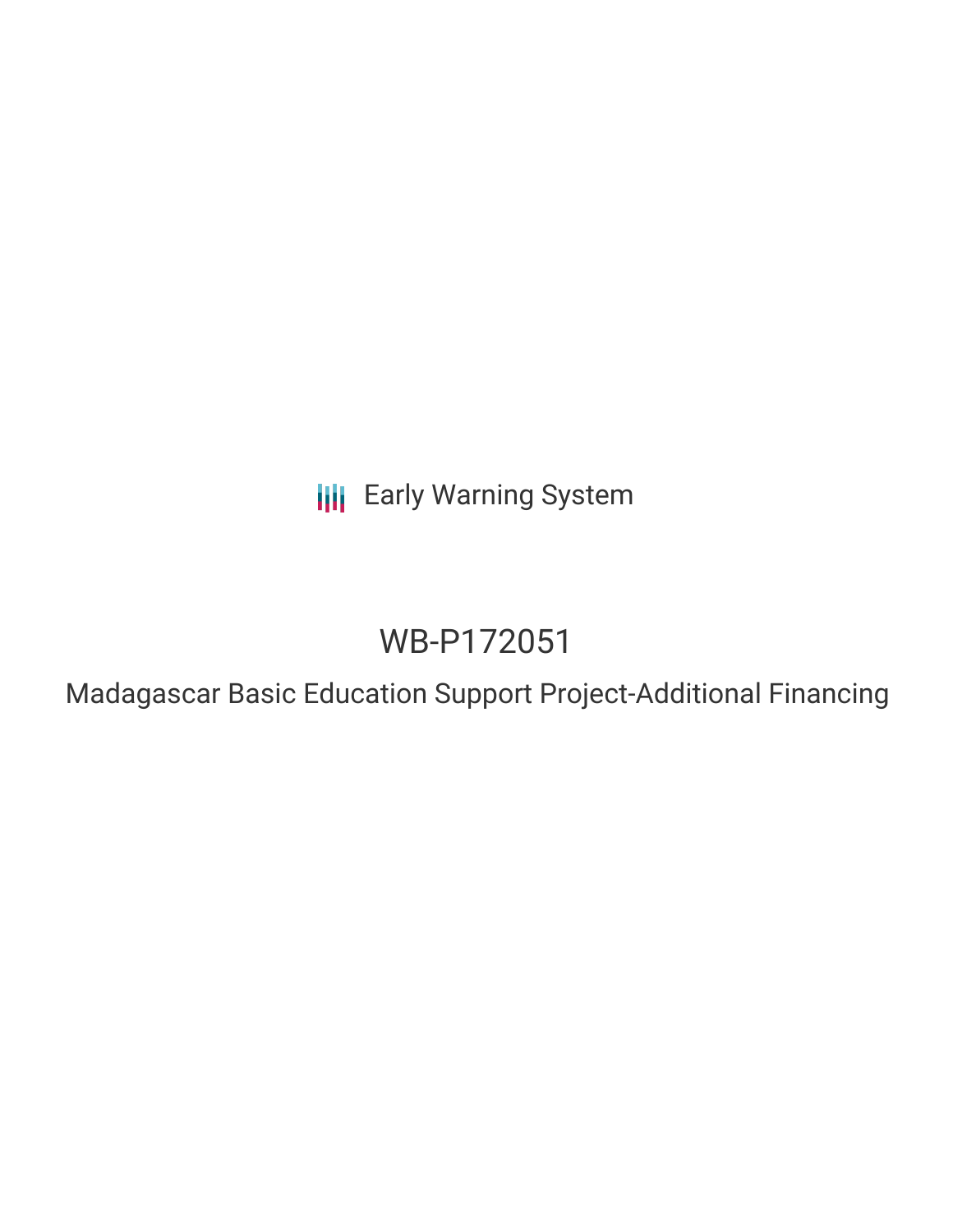

# Early Warning System Madagascar Basic Education Support Project-Additional Financing

## **Quick Facts**

| <b>Countries</b>               | Madagascar                  |
|--------------------------------|-----------------------------|
| <b>Financial Institutions</b>  | World Bank (WB)             |
| <b>Status</b>                  | Approved                    |
| <b>Bank Risk Rating</b>        | B                           |
| <b>Voting Date</b>             | 2020-06-29                  |
| <b>Borrower</b>                | Government of Madagascar    |
| <b>Sectors</b>                 | <b>Education and Health</b> |
| <b>Investment Type(s)</b>      | Grant                       |
| <b>Investment Amount (USD)</b> | $$47.25$ million            |
| <b>Project Cost (USD)</b>      | $$47.25$ million            |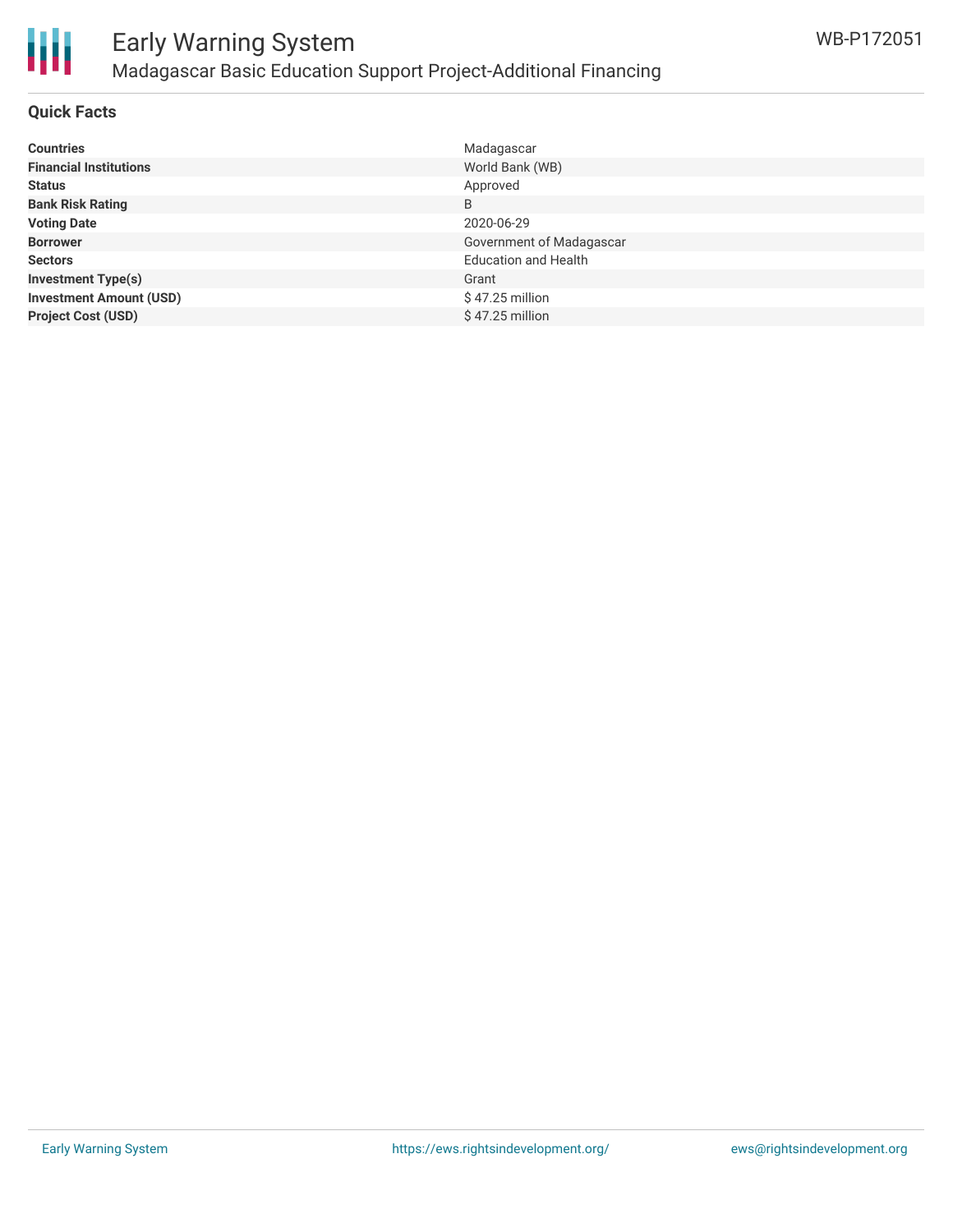

### **Project Description**

According to bank documents, the project objective is to improve learning and promotion within the first two sub-cycles of basic education.

The project has four components:

- 1. Scale Up Activity A: Expanding teacher training (US\$4.30 million). Well-prepared teachers are an essential requirement for effective learning in the early years.
- 2. Scale Up Activity B: Expanding community-based school construction (US\$3.40 million). This is a continuation of component 2.2 of the parent project.
- 3. Additional Activity C: Providing teaching and learning materials based on the new school curriculum (US\$4.60 million). Well-designed teaching and learning materials are a proven element of effective learning, and the AF would ensure national coverage in the critical early years of school.
- 4. Additional Activity D: Improving sector analysis and supporting project management (US\$0.80 million). Ongoing research and evaluation provide support to the MENETP activities, help identify best practices, and inform decisions regarding various projects included in the ESP.
- 5. Additional Activity E: Strengthen education sector resilience to risk and vulnerabilities (US\$12.30 million). This activity, would constitute an additional sub -component in the parent PAEB structure, within the CERC component, aimed at improving preparedness and prevention, as well as reducing the negative impact of natural hazards – mainly cyclones, which strike Madagascar almost every year – on access to safe learning environments, especially for the most often excluded children.
- 6. Global Partnership for Education variable part (US\$5.88 million) : The AF would (i) extend existing DLIs, notably the number of plan of CISCO to improve promotion rate at schools and the number of schools to have increased the promotion rate; (ii) develop process of certification for training of school principals and number of school director trained and certified (iii) develop regional plans to improve pedagogical practices of teachers (iv) restructure existing DLI, notably to reduce the scope of the change of the school calendar in pilot regions and to increase the learning time in those regions.
- 7. New Activity F/G: Support to MENETP's Education Sector COVID-19 Response Plan (US\$14.75 million). This activity would be an additional component (Component 7) to the PAEB structure, devoted to the fight against the pandemic. It will finance selected activities from the MENETP Education Sector COVID-19 Response Plan to support continuation of quality learning while protecting the health and well-being of approximatively 4.3 million (50 percent female) students and an estimated 56,250 teachers targeted under the parent project.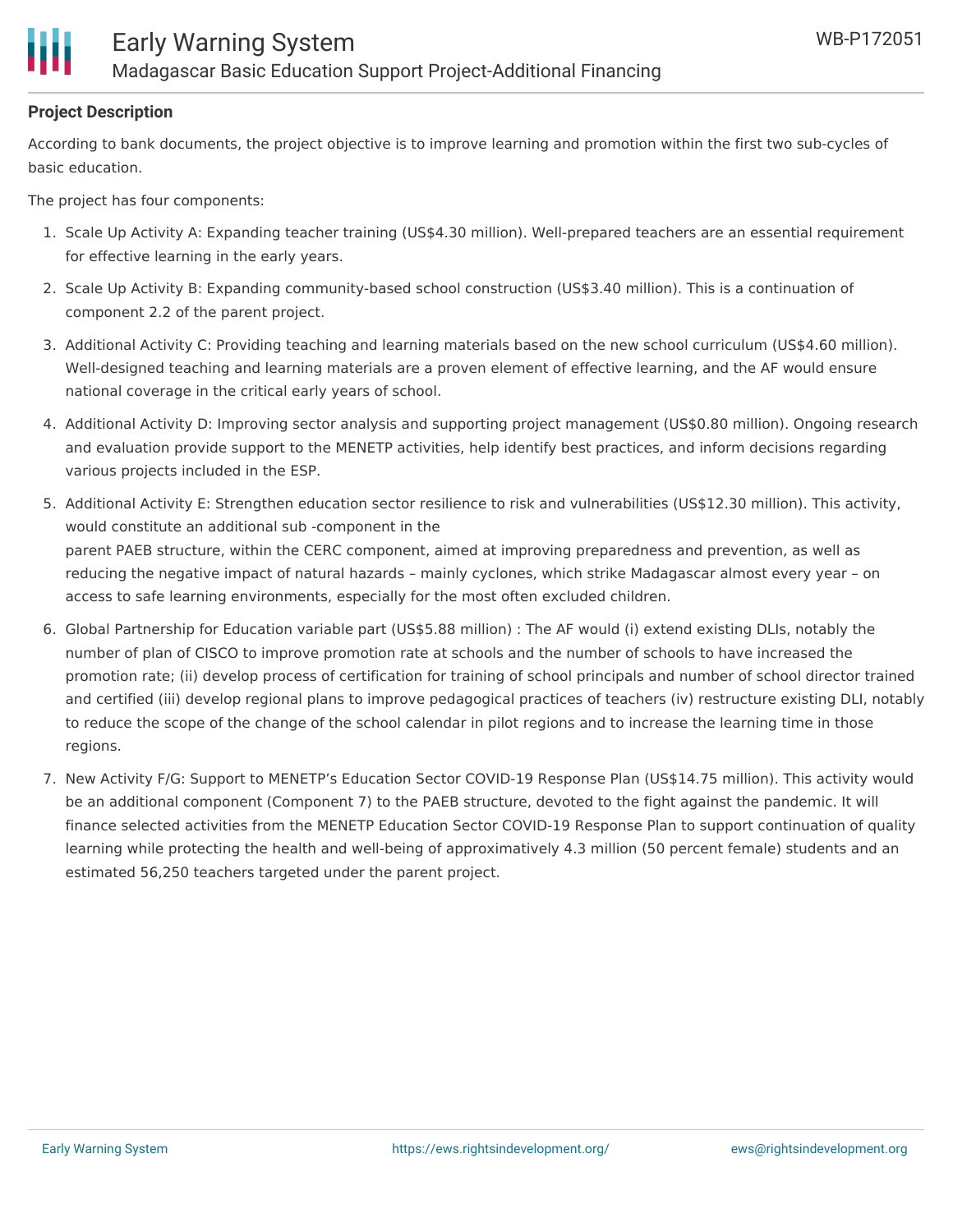

### **Investment Description**

World Bank (WB)

Efa-Fti Education Program Development Fund - \$47.25M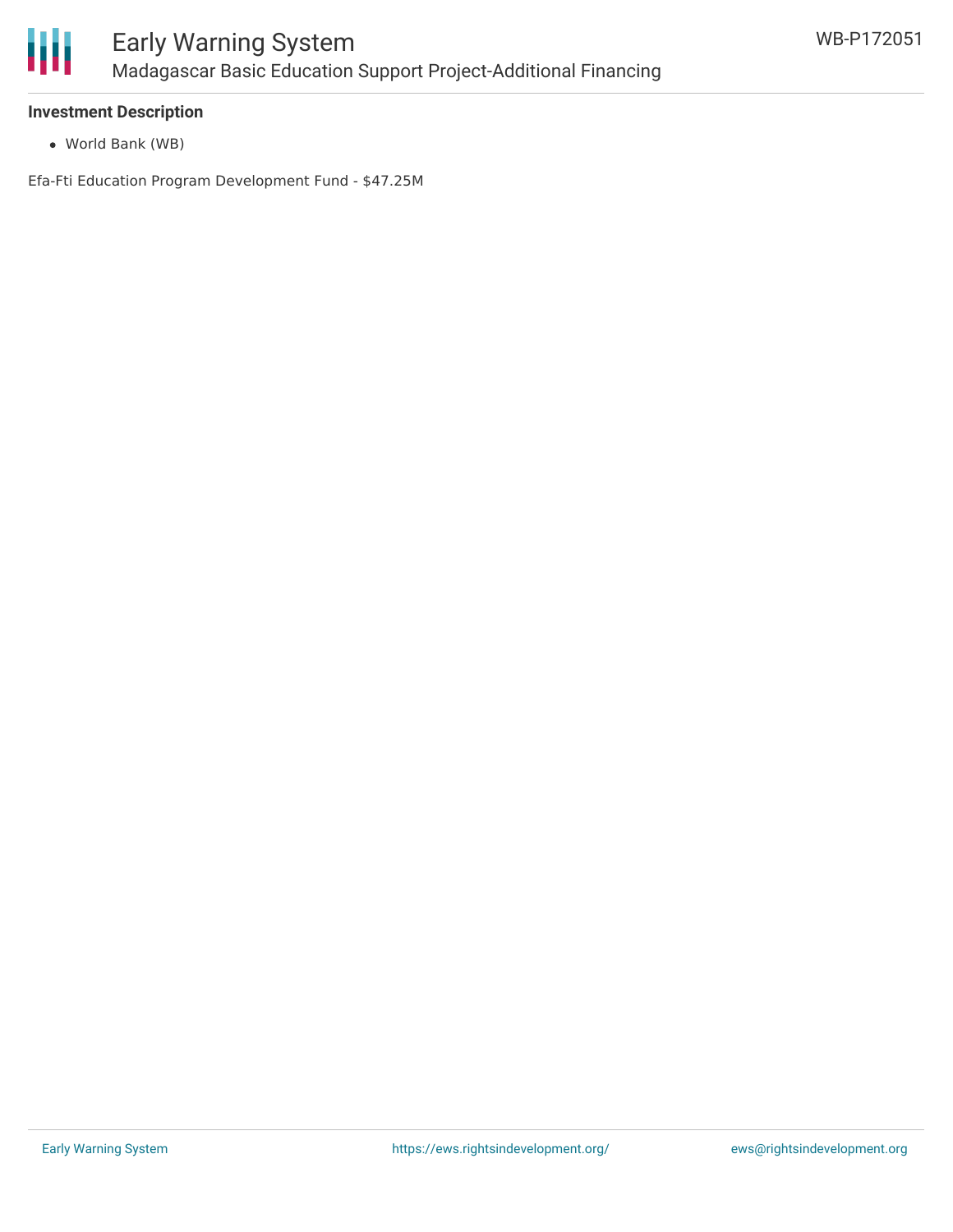

# **Contact Information**

**World Bank:** Rary Adria Rakotoarivony

Education Spec.

Jeffrey Waite Adviser

#### **Borrower:**

Ministry of Economy and Finance Richard Randriamandrato Minister [protocole.mfb@gmail.com](mailto:protocole.mfb@gmail.com)

Ministry of National Education, Technical and Professional Training

Unité de Facilitation de Projet (UFP)

**Implementing Agency:** Ministry of National Education and Technical and Professional Training Razifimahefa Herimanana Secretary General [sg@education.gov.mg](mailto:sg@education.gov.mg)

### **ACCOUNTABILITY MECHANISM OF WORLD BANK**

The World Bank Inspection Panel is the independent complaint mechanism and fact-finding body for people who believe they are likely to be, or have been, adversely affected by a World Bank-financed project. If you submit a complaint to the Inspection Panel, they may investigate to assess whether the World Bank is following its own policies and procedures for preventing harm to people or the environment. You can contact the Inspection Panel or submit a complaint by emailing ipanel@worldbank.org. You can learn more about the Inspection Panel and how to file a complaint at: https://www.inspectionpanel.org.